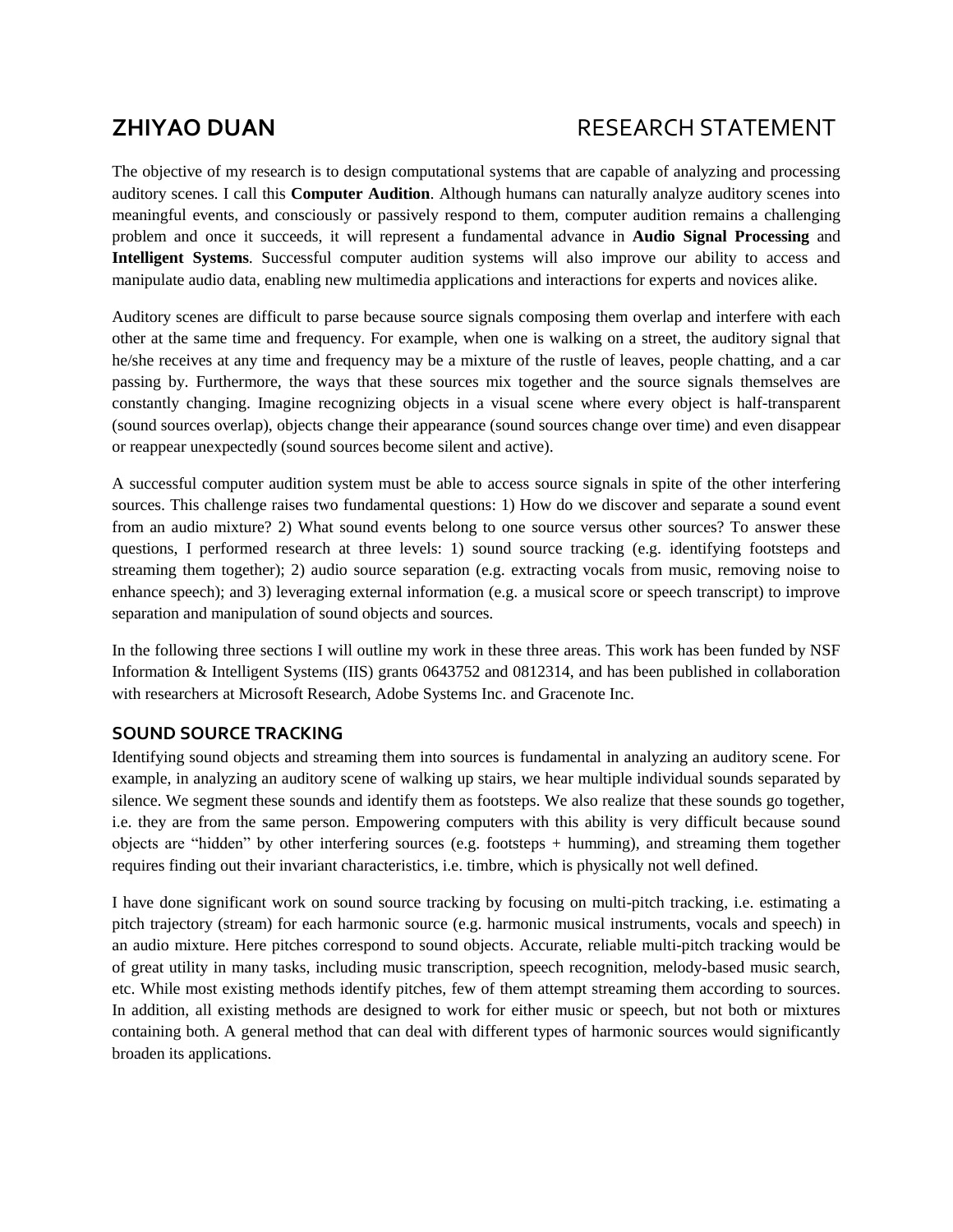

Figure 1. Multi-pitch tracking first identifies concurrent pitches at each time frame of the audio spectrogram, then streams pitches across frames according to sources. Pitch trajectories of different sources are shown in different colors.

**I have developed a new probabilistic method to identify concurrent pitches and their number (polyphony) in each time frame, suitable for different types of harmonic sources [\[1\]](#page-3-0)**. Example output is shown in the center panel of Figure 1**.** Model parameters are trained for different categories of harmonic sounds (e.g. music, speech, bird singings) instead of specific sources. This method has shown success on both music and speech data, better than existing methods that were specifically designed for each sound category.

**I then developed the first method to stream pitch estimates across time into pitch tracks according to sources [\[2\].](#page-3-1)** Example output is shown in the right panel of Figure 1. This method can deal with both music and speech, and does not require pre-training source models. I frame this problem as constrained clustering of pitch estimates, where each cluster corresponds to a source. The clustering objective is to minimize the timbral inconsistency within each cluster. To solve this problem, I developed a novel constrained clustering algorithm, since existing algorithms could not cope with the problem's unique properties [\[3\].](#page-3-2)

A key issue in streaming pitches (and sound objects in general) of the same source is finding their invariant timbral features, directly from the mixture. Existing features for speech (e.g. MFCC, LPC) can only be calculated from single-talker speech, and requires source separation beforehand for multi-talker scenarios. **I developed a novel timbral feature, which can be calculated for each talker directly from a multi-talker speech mixture [\[4\].](#page-3-3)** This feature may open an avenue for many tasks in multi-talker speech processing such as speech/speaker recognition, prosody analysis, etc.

#### **AUDIO SOURCE SEPARATION**

One step forward from source tracking is source separation, i.e. recovering source signals from the mixture. It is of great utility for many further processing tasks, including talker identification, speech recognition, post production of existing recordings, and structured audio coding. I focus on separating multiple sources from a single-channel mixture. In this case, no peripheral information such as multi-channel spatial cues can be used, leaving the core of auditory scene analysis to be addressed.

When prior analysis of the individual sound sources composing the mixture is not possible, the problem is considered blind, or *unsupervised*. **I developed an unsupervised method to separate musical instruments and vocals in music [\[5\]](#page-3-4)**, based on harmonic structure (relative amplitudes of harmonics) analysis. I found that harmonic structure is approximately invariant for sounds of each instrument within a narrow pitch range, but is significantly different for different instruments. All possible harmonic



Figure 2. The proposed method outperforms four categories of classical speech enhancement algorithms in non-stationary noise environments, with different input SNR conditions. PESQ is a broadly used objective measure for speech quality.

structures in the mixture were extracted and then clustered into several clusters, each of which corresponds to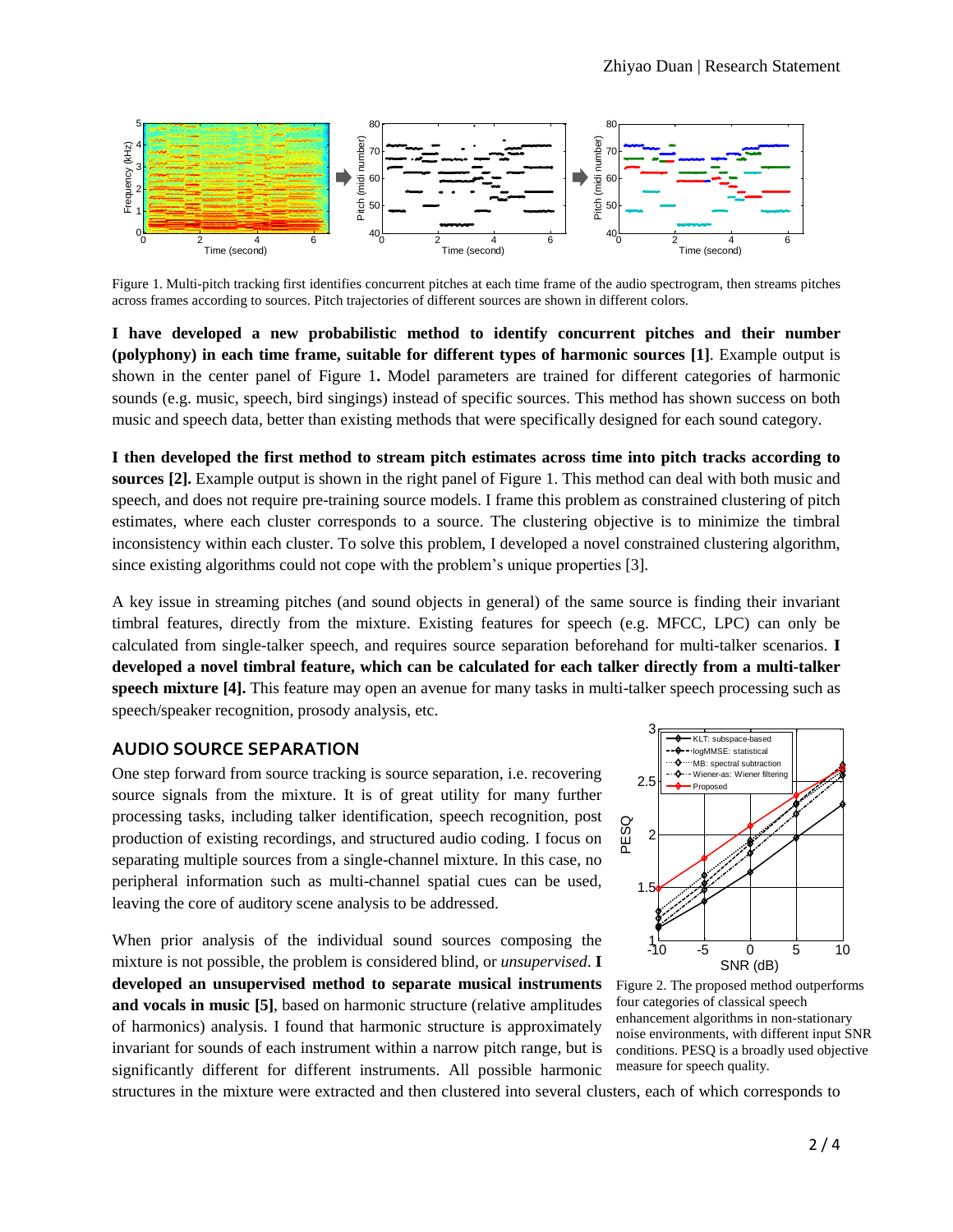an instrument. An average harmonic structure model was calculated for each cluster and was used to separate its signal. This method outperforms a Nonnegative Matrix Factorization-based method on a music dataset.

In some scenarios, when prior analysis is available for some sources (e.g. background noise in teleconferencing) but not for the others (e.g. speech of attendee), the problem is considered *semi-supervised*. Semi-supervised separation based on probabilistic latent component analysis (PLCA) has shown success in many scenarios, especially for non-stationary inharmonic sources. However, existing algorithms only work offline. They cannot be applied in online/real-time applications such as speech enhancement (separating speech from noise) in teleconferencing. **I developed an online algorithm for PLCA-based semi-supervised separation [\[6\]](#page-3-5)**. Experiments on speech enhancement show that it outperforms four categories of classical algorithms in non-stationary noise environments [\[7\],](#page-3-6) see Figure 2. Where dealing with non-stationary noise is still an obstacle in speech enhancement, the proposed algorithm might lead to a breakthrough.

# **LEVERAGING EXTERNAL INFORMATION FOR SOURCE MANIPULATION**

Humans often leverage external information to analyze auditory scenes. For example, reading a musical score helps musicians enjoy and study a symphony. Leveraging textual, visual and other kinds of information allows a computer audition system to accomplish tasks that could not be accomplished by processing audio alone.

I focus on leveraging musical score information to improve music audio source separation and manipulation. To do so, one needs an alignment (mapping) between score objects (e.g. notes, chords) and audio signals. This is not trivial since the temporal dynamics of audio performances (instantiation) are often significantly different from those of the score (abstraction). In addition, rich timbral patterns in polyphonic audio blur its mapping to the abstracted score. **I developed a novel online approach to map a multi-instrument polyphonic music audio with its score [\[8\].](#page-3-7)** This approach models an audio performance as a path in a two-dimensional performance space (state space). Finding the mapping is achieved by estimating the path (hidden states).

For semi-improvised music like Jazz, audio-score alignment is more challenging. The score, being more abstract, only specifies a basic melody, several chords and a musical form. The performer "composes" the details on the fly. **I developed the first approach that aligns polyphonic Jazz audio with their scores [\[9\],](#page-3-8) without need for a separate microphone for each instrument.** Improvisations in these performances include note/chord/rhythm changes, and unexpected structural changes such as jumps and repetitions.

Based on audio-score alignment, **I further built an online scoreinformed source separation system, called** *Soundprism* **[\[10\].](#page-3-9)** Given aligned score notes, the system first performs a more accurate pitch estimation of the audio sources. It then separates sources by constructing harmonic masks of their pitches. All the processing is performed in an online fashion. I envision a smart phone app implementation of it as shown in Figure 3. An offline version of the system has been implemented into an interactive audio editor. Users can select and edit the corresponding audio signal of a note or a source by clicking on the note in the score, and modifying it.



Figure 3. Soundprism can be implemented as a real-time smartphone app, which allows users to switch between enjoying the full performance and focusing on the "hidden" 2nd violin in a live concert.

# **RESEARCH AGENDA**

I aim to build a computer audition system that is able to analyze complex auditory scenes composed by multiple concurrent sound sources. In the future, I will actively apply for research grants from the NSF and other funding agencies. I will also seek collaborations with other audio industries such as Dolby Home Theater, Apple Siri and Google Music. This section outlines some future opportunities that I am excited to pursue.